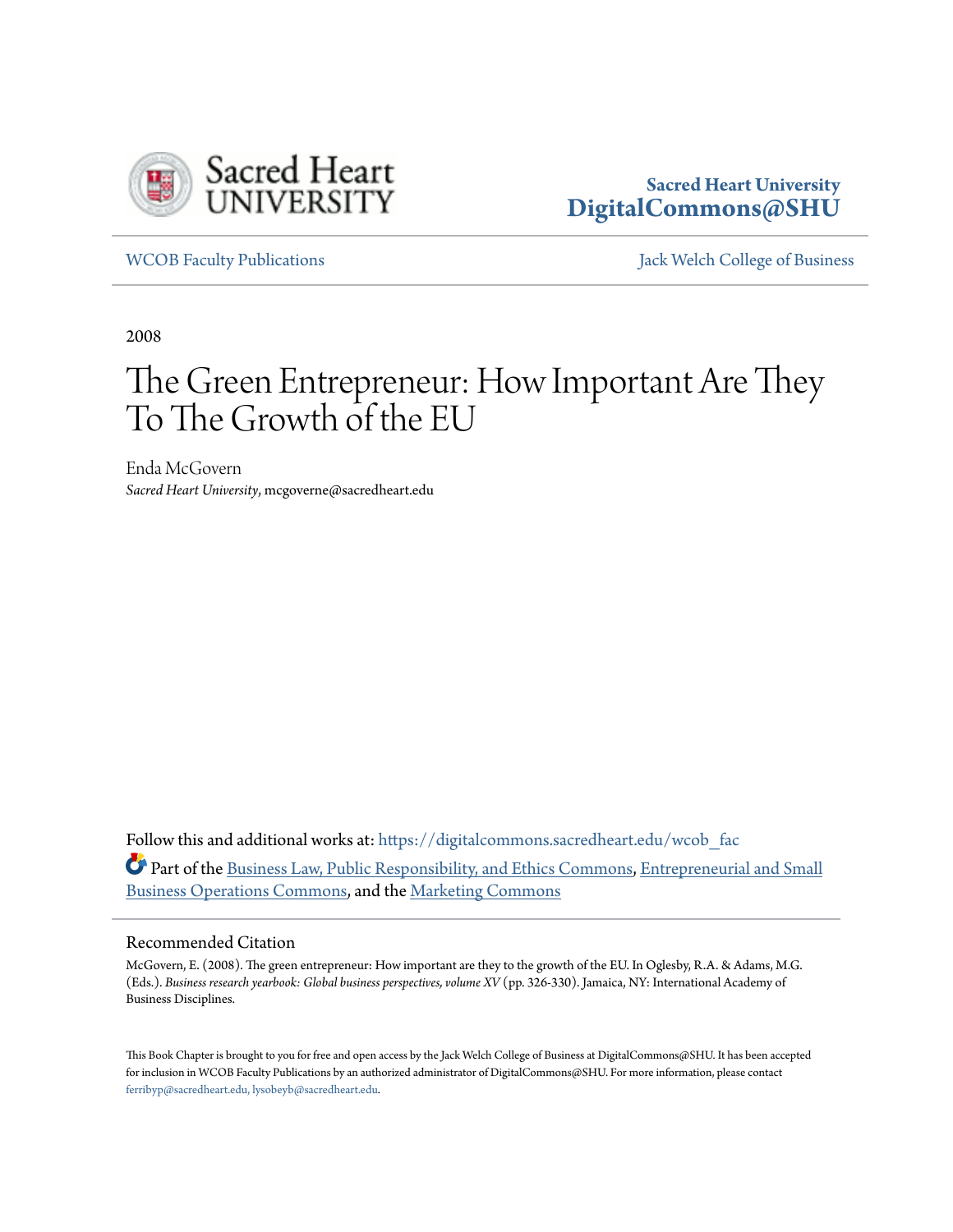#### **THE GREEN ENTREPRENEUR: HOW IMPORTANT ARE THEY TO THE GROWTH OF THE EU**

Enda McGovern, Southern Connecticut State University mcgoverne2@southernct.edu

#### **ABSTRACT**

This paper looks at the role of the entrepreneur in the European Union which has now expanded to include 25 nation states with a population of \$450 million citizens. How important is the evolution of the Green Entrepreneur to the EU as they make every effort to promote the concept of Entrepreneurship across the various markets. The evidence would suggest that the emphasis by the EU is primarily focused on the development of the entrepreneurial mindset and skills rather than any specific effort to develop the Green or Responsible entrepreneur of the future. A number of green entrepreneurial companies from the UK are introduced.

## **I. INTRODUCTION**

Since the EU enlargement moved eastwards in May 2004, the EU ́s internal market now comprises of approx. 450 million inhabitants living in 25 different nation states. This landscape embraces a multitude of different cultures and languages, and to come extent currencies. In particular inspiring entrepreneurs and SMEs experience great difficulties in entering this new EU market because they often have little knowledge about markets other than their local ones.

It is well recognized within the EU how important the role of the entrepreneur is to the job environment. There are approx. 23 million small and medium-sized enterprises (SMEs) in Europe providing 67% of total private employment, which corresponds to 75 million jobs. Yet, there is plenty of data that shows Europe does not exploit its entrepreneurial potential. According to a 2002 Eurobarometer survey (European Commission, Nov 2002), American entrepreneurs were involved in three times more new entrepreneurial ventures than Europeans. European firms grow at a slower pace and, in the 1990s, only one in twenty SMEs could be qualified as 'racing ahead' compared to one in five in the US.

The EU has constantly been trying to develop the spirit of entrepreneurship across the free market ever since it's first conception in 1972. The EU Commission launched a debate on entrepreneurship policy resulting in the publication of a Green Paper, entitled "*Entrepreneurship in Europe*", published in 2003. The primary aim of the Green Paper was to stimulate debate amongst about how to develop the best entrepreneurship policy for the future. The Green Paper proposed adopting a co-ordinated approach to entrepreneurship policy, involving all the relevant policy-makers, in providing a coherent and comprehensive set of responses to the needs of entrepreneurs (European Commission, ).

The Green Paper raised the topic to the widest possible range of stakeholders under the main premise of: *'how to have more entrepreneurs'* and *'how to get more firms to grow'*. The Paper posed ten questions that were to be circulated for comment under three pillars for action:

- Bringing down barriers to business development and growth
- Balancing the risks and rewards of entrepreneurship
- A society that values entrepreneurship

#### 326

"*The Action Plan: The European Agenda for Entrepreneurship*" was adopted in February 2004 in the light of the results of the public consultation launched by the Green Paper on Entrepreneurship. This plan suggested that, to further the entrepreneurship agenda, the Commission would act in a number of strategic policy areas including education. Specifically it identified the promotion of entrepreneurship education and training in national education systems (European Commission, 2006). Among other suggestions, starting from an early age, school education should stimulate young people's awareness of entrepreneurship as options for their future. The emphasis was clearly aimed to help students to become more creative and to be self-confident in whatever they undertake. At a later stage, it was suggested,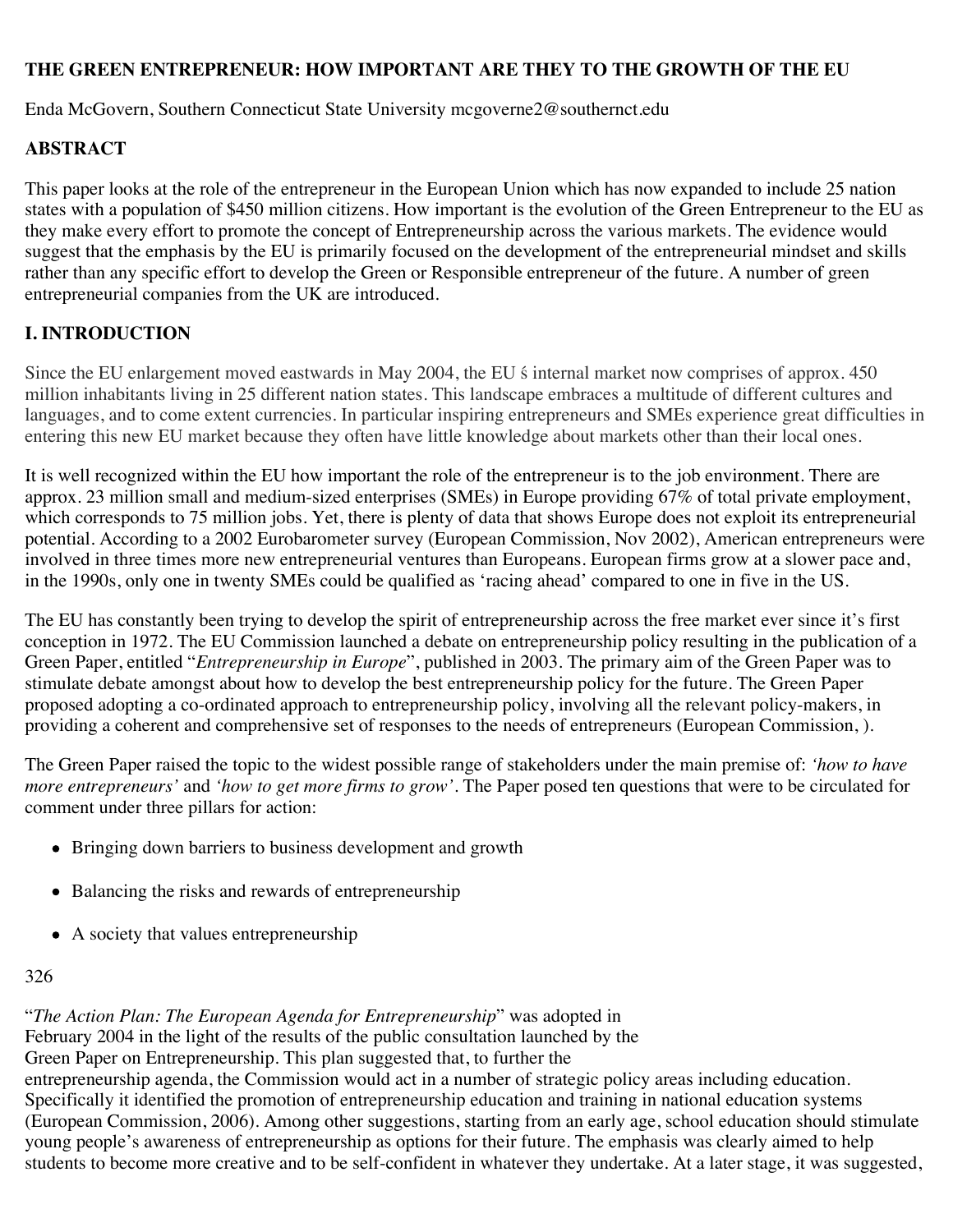universities and technical institutes should integrate entrepreneurship as an important part of the curriculum.

#### **II. ENVIRONMENT AND THE ENTREPRENEUR**

Yet none of these ten questions from the Green Paper referred directly to environmental or green issues! One would have thought that this aspect of developing entrepreneurs would be paramount for the EU as they face developing new legislation to curb the growth of global warming emissions amongst other issues. Recent research has identified that actually a fifth of British carbon emissions come from small businesses. The study, conducted by the Carbon Trust, provided evidence that many small businesses underestimate how much pollution they really produce (Small Businesses Account for Fifth of Carbon Emissions, 2007 ). More than a third (38%) of small businesses believe they are responsible for under 10% of total UK emissions. So there is scope for entrepreneurs and small businesses to make a big impact in issues related to carbon production.

And yet nearly three-quarters of small and medium-sized businesses believe good green practice is important, according to NetRegs, the UK government site providing guidance on environmental regulations for small businesses. Awareness on green issues is also increasing among small firms, the research found. Just under 80% said they knew more about environmental issues now than they did five years ago. "*This research shows that small businesses are taking their environmental responsibilities seriously and what's more they expect the businesses they work with to do the same,*" said Richard Martin, program manager at NetRegs (Green Issues High on Small Business Agenda,2007).

Under what guise should the environment and the entrepreneur be labeled? Isaak introduces the expression '*ecopreneur*' to mean individuals who sets up a green-green businesses. By this he means that ecopreneurs pursue social and ecological goals by means of profit orientated businesses (Isaak 1998). In the context of the need to move towards a truly sustainable society, Isaak's view is that ecopreneurs are increasingly being seen, and are needed, as crucial change agents in pushing the sustainability transformation process further along.

Another term used could be the Responsible Entrepreneurship, i.e. meaning how to run a business in a way that enhances its positive contribution to society whilst minimizing negative impacts on people and the environment (Enterprise and industry - responsible entrepreneurship for SME, 2006.). Responsible Entrepreneurship acknowledges the importance of both the business and society in creating the company and is a concept endorsed by the EU as contributing towards sustainable development.

#### 327

The influences that effect change for the Green Entrepreneur are also important o comprehend. Taylor and Walley (2003) created a view of the external and internal influences and referred to them as 'hard' structural influences – such as regulation, economic and incentives, to the 'softer' socio-cultural influences - such as personal networks, education, family and friends and past experiences, see Figure 1 below. The figure looks at the broad range of influences in the external environment facing the green entrepreneur. Taylor and Walley include some '*question marks*' because they were not clear at this stage, what specific influences individual entrepreneurs might identify. The black inner circle illustrates the perspective that the influence of the external environment is mediated by the individual characteristics of the entrepreneur – such as his/her personality and competence. It is suggested that these will all impact on the nature of the green business that emerges alongside the shape the business will adopt in the coming years as circumstances evolve.

#### *Fig. 1 INFLUENCERS ON THE GREEN ENTREPRENEUR* (Taylor & Walley, 2003) **III. EXAMPLES OF TODAY'S GREEN ENTREPRENEUR**

A small number of Green Entrepreneurs are discussed below in trying to relate to the mission of such innovative efforts. While some of them may seem simply innovative in the simplest sense in relation to their business model, they all identify by making a positive contribution to society whilst minimizing negative impacts on people and the environment.

#### **Billingley Christmas Trees**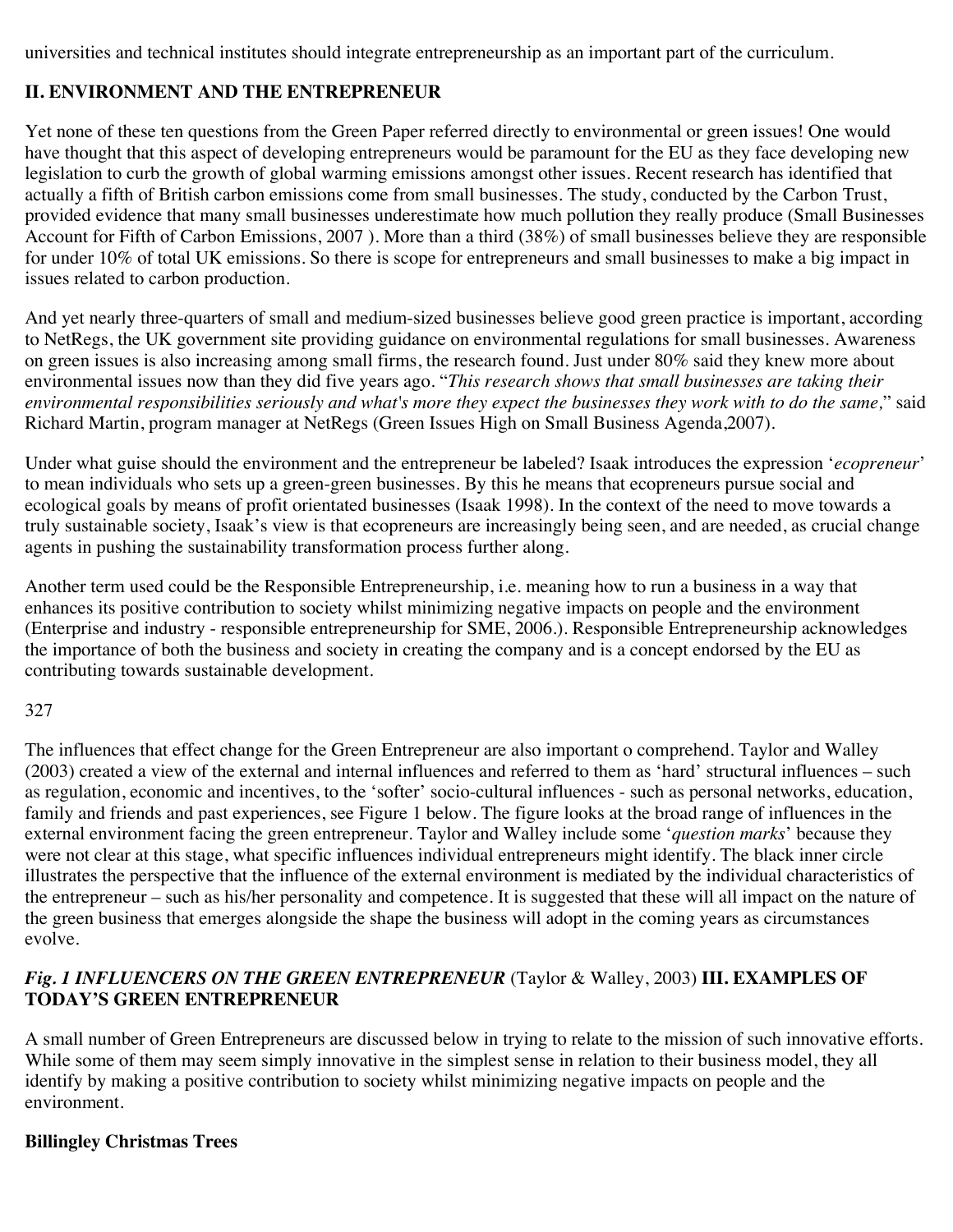Billingley Christmas Trees, near Barnsley, UK, has solved the annual problem of what to do with unwanted trees after the 6th January of each year– by starting a recycling service for all

328

customers who order their trees online (Real Christmas trees from the Christmas tree farm, 2008*.*). The farm's owners, the Stenton family, set up a company in 2006 as a subsidiary to Billingley Christmas Trees, offering an online delivery service anywhere in the UK for Christmas trees. The website was built with support from Business Link South Yorkshire and the Rural Business Growth program, funded by the EU and DEFRA. The Stentons were overwhelmed by the success of the website and in 2006 started extending that facility by sending out a white recycling bag with the tree, which is then picked up by courier at the end of the festive season. Previous generations of green entrepreneurs had a "*save the world mentality*", says Mr. Parker. "*This is not necessarily a bad thing, but they tended not to bring entrepreneurial rigor or discipline or the return on investment ethos*." Today, investors are having to demand similar returns on green investments in order to defend the market positions they take.

## **Natural Discovery**

This company focuses on the tourist trade and offers trips around the Surrey countryside on an electric bike. Surry is a county in the South East of England and is sits on the doorstep to London. The company offers tourists the opportunity to take an electric powered bike on a country ride along the quiet lanes and trails of the Surrey Hills. As they promote in their marketing literature, "*Twist the throttle and your electric motor will help power you up and over the dramatic hills of this beautiful landscape*" (Electric Biking Experience, 2007*.*). They promote the idea of taking an electric bike for a day out and enjoy all the benefits of riding without having to be a super fit cyclist. And using an electric bike is literally a carbon free from of transport as electric bicycles have a small motor that delivers an extra boost of electric power when needed by the cyclist who can choose when to use the electric assistance and when to use only pedal power. Natural Discovery include a rain cape with all rentals so there is little need to worry about the weather!

# **Solarcentury**

Jeremy Leggett, CEO, London based solar energy company Solarcentury (Who we are / home – Solarcentury, 2008*.*), was awarded the Ernst & Young London region Environmental Entrepreneur Of The Year Award for 2007. Leggett has an impressive entrepreneurial background and was an award winning scientist, oil industry consultant and Greenpeace campaigner before setting up Solarcentury in 1998. The company is the UKs leading solar energy company, specializing in building integrated photovoltaic solar technology into commercial, residential and public buildings. The company is the biggest supplier and installers of solar panels and have helped more homes and business go solar than anyone else in the UK.

## **REFERENCES**

Electric Biking Experience*.* Retrieved 11/18/2007, 2007, from http://www.naturaldiscovery.co.uk/Electric\_biking\_experience.htm?bID=38468606

Enterprise and Industry - Responsible Entrepreneurship for SMEs*.* Retrieved 1/12/2008, 2008, from http://ec.europa.eu/enterprise/entrepreneurship/support\_measures/responsible\_ entrepreneurship/index.htm

329

European Commission. Green paper on entrepreneurship in Europe. Paper presented at the http://ec.europa.eu/enterprise/entrepreneurship/green\_paper/index.htm. *, 2008*(1/17/2008) Retrieved 1/17/2008 from http://ec.europa.eu/enterprise/entrepreneurship/green\_paper/index.htm

European Commission. (2006). *Report on the implementation of the entrepreneurship action plan* (Report on the implementation of the Entrepreneurship Action Plan No. SEC(2006)1132). Brussels:

European Commission. (Nov 2002*).* Flash Eurobarometer survey on entrepreneurship